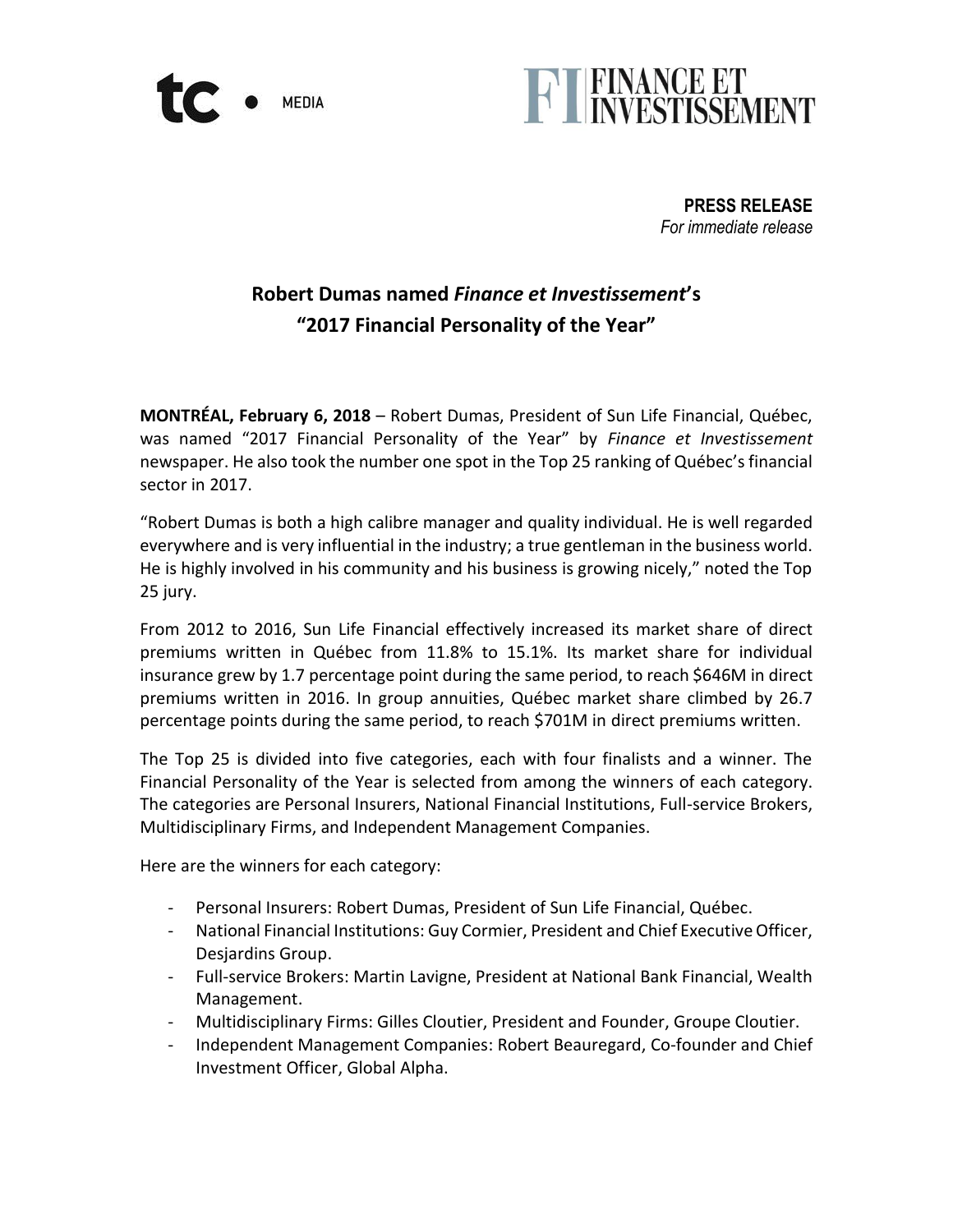For the complete list of Top 25 finalists and to learn more about each of them, visit our website at <http://www.finance-investissement.com/top25> (French only).

A jury composed of seven members of Québec's financial sector selected the Top 25 finalists: Richard Fortier, corporate director and President of the jury; Geneviève Blouin, President and Founder of Altervest, and Chair of the Emerging Managers' Board; Stéphane Dulude, executive, President of SFL from January to December 2016; Richard Gagnon, corporate director and advisor, President and Chief Executive Officer of Humania Assurance from 2003 to 2017; Richard Joly, President of Leaders & Cie; Jean Morissette, consultant; Guillaume Poulin-Goyer, Content Manager, *Finance et Investissement*.

### **Three advisors honoured**

*Finance et Investissement* also recognized the outstanding work and dedication of three advisors from Québec's financial sector.

Guillaume Parent, President of Finandicap and mutual fund representative at PEAK Financial Group, is the winner in the Multidisciplinary Advisor category.

Mireille Rondy, Branch Manager, Investment Advisor and Portfolio Manager at PEAK Securities, won in the Investment Advisor category.

Finally, Michel-Olivier Marcoux, President of Gestion de patrimoine ASF, a firm that is partnered with MICA Capital for its mutual fund services, is the winner in the *Top under 40* category.

A jury of influential members of the financial sector selected the winners of *Les conseillers à l'honneur! 2018 competition*: Jocelyne Houle-LeSarge, President, CEO, and Secretary of the Institut québécois de planification financière (IQPF) and President of the jury; Stéphane Blanchette, Chair of the Board of the Conseil des fonds d'investissement du Québec (CFIQ) and Vice President, Finance and Operations, at Investia Financial Services; Frédérick Chenel, President of CFA Montréal, and Vice President, Consultant Relations and Business Development, Institutional Markets at Fiera Capital; Lyne Duhaime, Québec President for the Canadian Life and Health Insurance Association; Sara Gilbert, Coach and Founder of Strategist(e), columnist for *Finance et Investissement*'s Zone experts; Philippe Grégoire, Professor in the Finance, Insurance and Real Estate Department of the Faculty of Business Administration at Université Laval, holder of the Industrial-Alliance Chair in Insurance and Financial Services; Léonie Laflamme-Savoie, Senior Content Manager at *Finance et Investissement*.